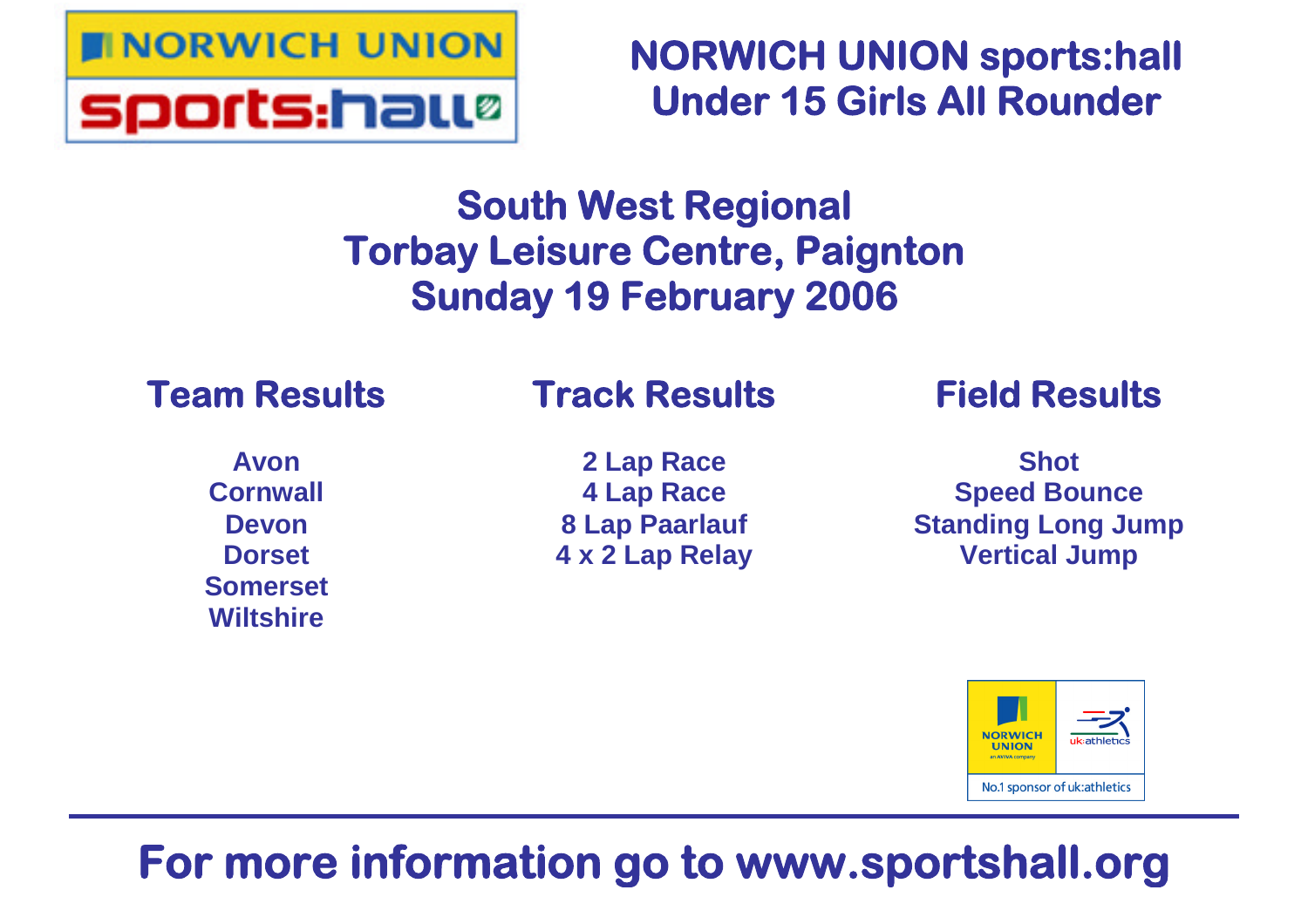### **Competition Results**

| Team      | <b>Score</b> | <b>Individual</b> | P8 | 4x2 |
|-----------|--------------|-------------------|----|-----|
| Avon      | 608          | 488               | 50 | 70  |
| Dorset    | 584          | 484               | 60 | 40  |
| Devon     | 541          | 481               | 0  | 60  |
| Wiltshire | 513          | 423               | 70 | 20  |
| Somerset  | 511          | 421               | 40 | 50  |
| Cornwall  | 455          | 395               | 30 | 30  |
|           |              |                   |    |     |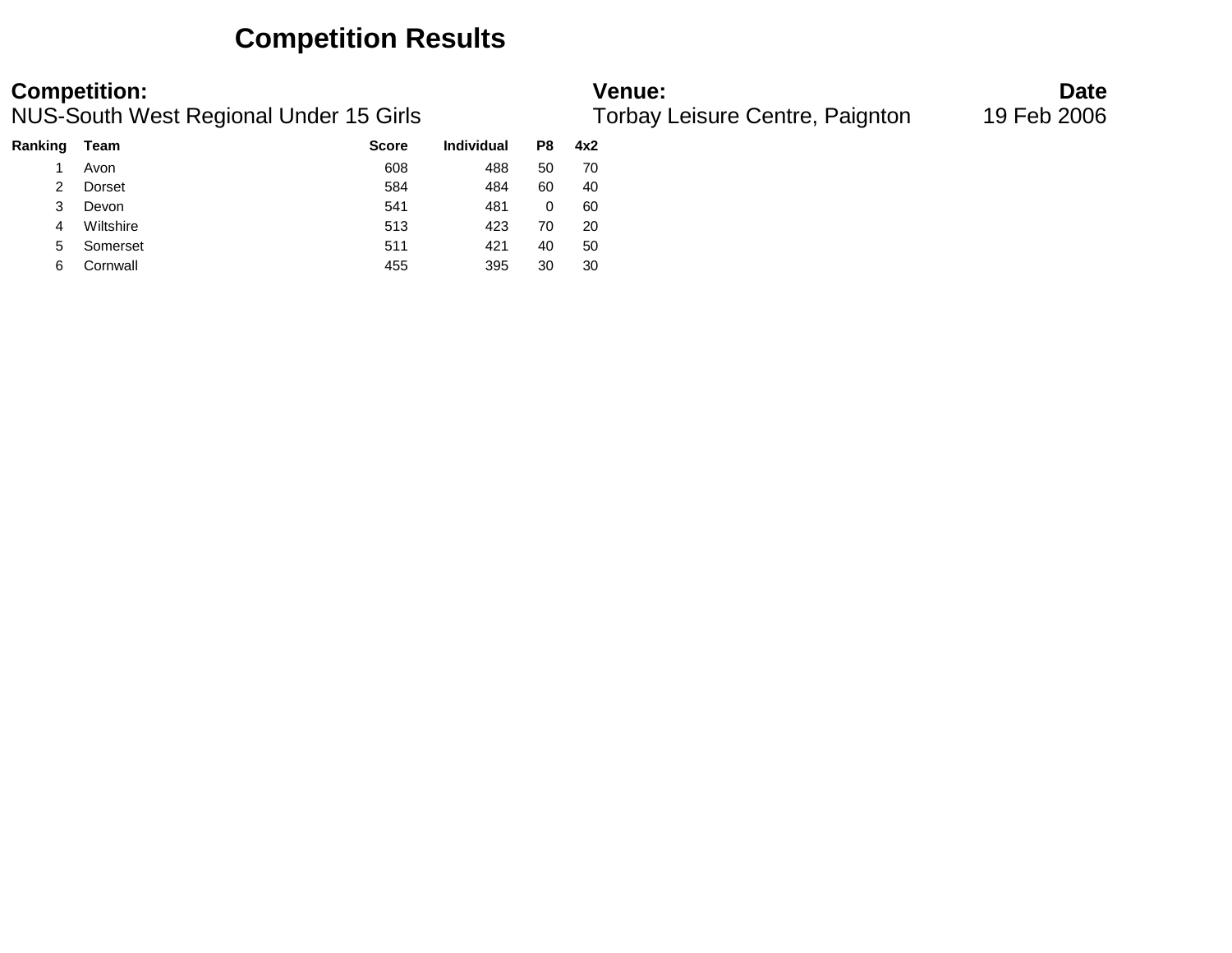### **Athlete Results**

# **Competition:**<br>**Date**<br>Torbay Leisure Centre, Paignton 19 Feb 2006<br>Torbay Leisure Centre, Paignton 19 Feb 2006

### NUS-South West Regional Under 15 Girls

| Ranking | <b>BibNo Athlete</b>      | <b>Team</b> | <b>Score</b> | 2LR | 4LR | S  | <b>SB</b> | <b>SLJ</b> | VJ |  |
|---------|---------------------------|-------------|--------------|-----|-----|----|-----------|------------|----|--|
| 1       | 85 Jade Ellans            | Avon        | 150          | 50  |     | 50 |           |            | 50 |  |
| 2       | 106 Sara Hamblin          | Dorset      | 144          | 48  |     |    | 48        |            | 48 |  |
| 3       | 99 Jayde Moran            | Devon       | 131          | 46  |     |    | 36        | 49         |    |  |
| $4=$    | 100 Hayley Harvey         | Devon       | 126          |     | 50  |    | 45        |            | 31 |  |
| $4=$    | 131 Amy Woodruff          | Wiltshire   | 126          |     | 32  |    | 50        |            | 44 |  |
| 6       | 107 Jemma Tewkesbury      | Dorset      | 124          | 44  |     | 48 |           | 32         |    |  |
| 7       | 102 Suzanne McNiff        | Devon       | 123          | 40  |     |    | 42        |            | 41 |  |
| 8       | 90 Frankie Evans          | Avon        | 121          |     | 44  |    | 39        | 38         |    |  |
| $9=$    | 108 Lizzie Gourlay        | Dorset      | 120          |     | 47  |    | 27        |            | 46 |  |
| $9=$    | 123 Stephanie May         | Somerset    | 120          |     | 40  | 44 |           |            | 36 |  |
| 11      | 120 Freya Norton          | Somerset    | 117          | 42  |     |    | 31        | 44         |    |  |
| $12 =$  | 96 Kelanne Ashley         | Cornwall    | 112          | 37  |     | 26 |           | 49         |    |  |
| $12=$   | 128 Sophie Upton          | Wiltshire   | 112          |     | 34  |    | 34        | 44         |    |  |
| 14      | 92 Emma Baker             | Cornwall    | 111          |     | 42  |    | 45        | 24         |    |  |
| 15      | 87 Emily White            | Avon        | 110          | 28  |     | 42 |           | 40         |    |  |
| $16=$   | 89 Grace Copplestone      | Avon        | 107          |     | 36  |    | 27        | 44         |    |  |
| $16=$   | 130 Lucy Averill          | Wiltshire   | 107          | 37  |     | 34 |           |            | 36 |  |
| 18      | 86 Gabriella Rossetti     | Avon        | 102          |     | 28  | 38 |           |            | 36 |  |
| 19      | 104 Bethan Evans          | Devon       | 101          |     | 20  | 46 |           | 35         |    |  |
| 20      | 93 Louise Adamson         | Cornwall    | 97           | 24  |     | 32 |           |            | 41 |  |
| 21      | 110 Emma Partridge        | Dorset      | 96           |     | 25  | 40 |           |            | 31 |  |
| 22      | 88 Sophie Bryant          | Avon        | 93           | 33  |     |    | 39        |            | 21 |  |
| $23=$   | 121 Robyn Collins         | Somerset    | 92           |     | 38  | 28 |           |            | 26 |  |
| $23=$   | 122 Jenny Asbury          | Somerset    | 92           | 33  |     |    | 24        | 35         |    |  |
| 25      | 111 Maddy Vaughan-Johnley | Dorset      | 82           |     | 25  |    | 31        | 26         |    |  |
| $26=$   | 101 Ellie Chittock        | Devon       | 78           | 26  |     | 24 |           | 28         |    |  |
| $26=$   | 127 Safiya Kinshasa       | Wiltshire   | 78           | 30  |     | 18 |           | 30         |    |  |
| 28      | 124 Co-Co Chan            | Somerset    | 77           | 22  |     | 36 |           | 19         |    |  |
| 29      | 97 Reanne Burnett         | Cornwall    | 75           |     | 47  |    |           |            | 28 |  |
| 30      | 125 Hannah Roper          | Somerset    | 73           |     | 30  |    | 22        |            | 21 |  |
| 31      | 129 Stephanie Harper      | Wiltshire   | 68           |     | 22  | 22 |           |            | 24 |  |
| 32      | 94 Rosie Dunford          | Cornwall    | 67           |     | 18  | 30 |           | 19         |    |  |
| 33      | 109 Kirsty Harvey         | Dorset      | 62           | 20  |     | 20 |           | 22         |    |  |
| 34      | 133 Amy Newton            | Wiltshire   | 54           | 18  |     |    | 20        | 16         |    |  |
| $35=$   | 91 Steph Gardiner         | Avon        | 0            |     |     |    |           |            |    |  |
| $35=$   | 95 Holly Harper           | Cornwall    | 0            |     |     |    |           |            |    |  |
| $35=$   | 126 Sarah Telford         | Somerset    | 0            |     |     |    |           |            |    |  |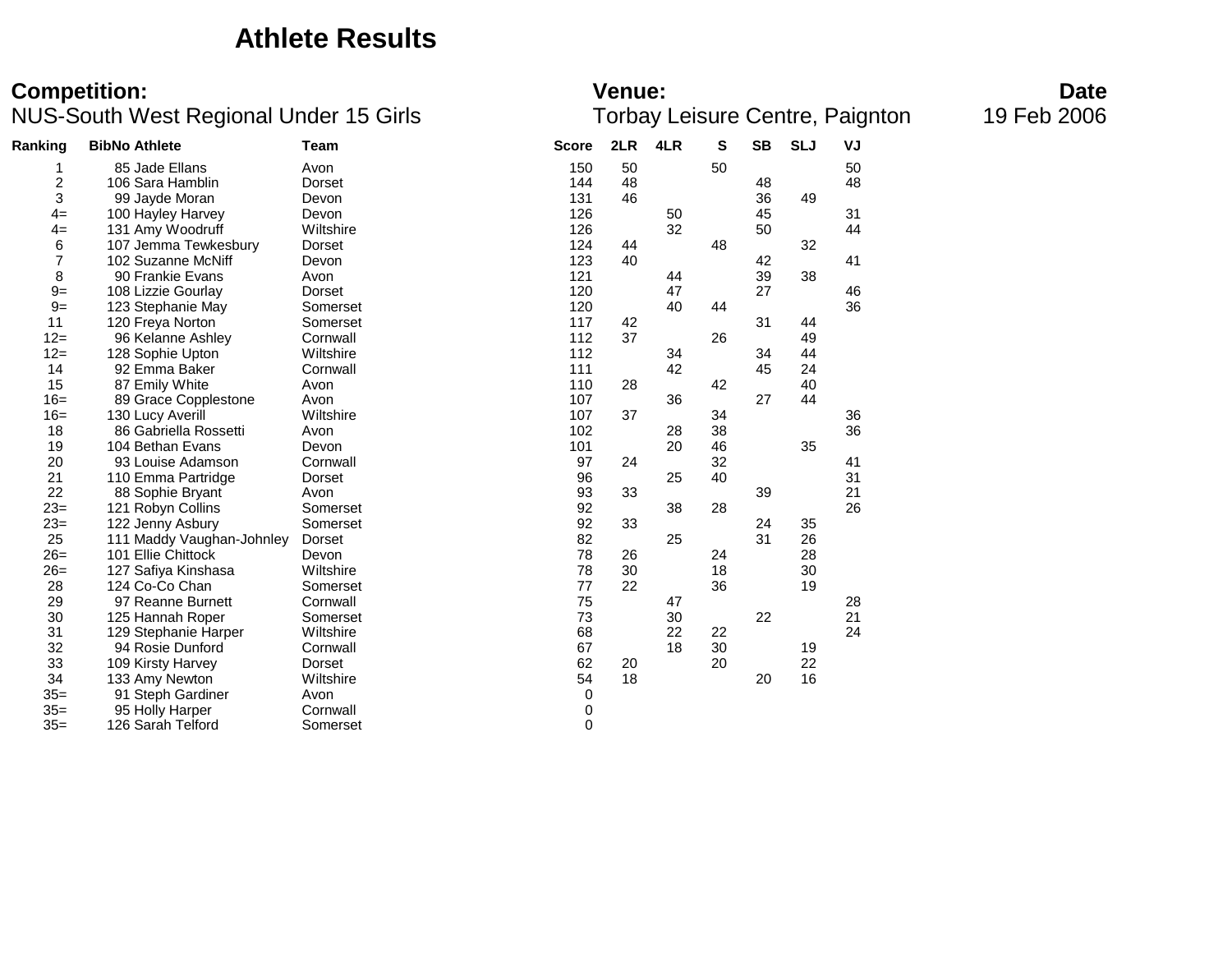## **Team Results Avon (orange)**

|         | <b>Competition:</b> | NUS-South West Regional Under 15 Girls |              |            |                |     | <b>Venue:</b>     |                   | Torbay Leisure Centre, Paignton |      |                     | <b>Date</b><br>19 Feb 2006 |
|---------|---------------------|----------------------------------------|--------------|------------|----------------|-----|-------------------|-------------------|---------------------------------|------|---------------------|----------------------------|
| Ranking | <b>Team</b>         |                                        | <b>Score</b> | Individual | P <sub>8</sub> | 4x2 |                   |                   |                                 |      |                     |                            |
|         | Avon                |                                        | 608          | 488        | 50             | 70  |                   |                   |                                 |      |                     |                            |
| 2       | Dorset              |                                        | 584          | 484        | 60             | 40  |                   |                   |                                 |      |                     |                            |
| 3       | Devon               |                                        | 541          | 481        | 0              | 60  |                   |                   |                                 |      |                     |                            |
| 4       | Wiltshire           |                                        | 513          | 423        | 70             | 20  |                   |                   |                                 |      |                     |                            |
| 5       | Somerset            |                                        | 511          | 421        | 40             | 50  |                   |                   |                                 |      |                     |                            |
| 6       | Cornwall            |                                        | 455          | 395        | 30             | 30  |                   |                   |                                 |      |                     |                            |
|         | <b>Comp No Name</b> |                                        | <b>Event</b> |            | Perf1          |     | Perf <sub>2</sub> | Perf <sub>3</sub> | Perf4                           |      | <b>Best Ranking</b> | <b>Points</b>              |
|         | 85                  | <b>Jade Ellans</b>                     | 2LR          |            | 21.7           |     |                   |                   |                                 | 21.7 |                     | 50                         |
|         | 85                  | Jade Ellans                            | S            |            | 9.68           |     | 9.26              | 9.00              |                                 | 9.68 |                     | 50                         |
|         | 85                  | <b>Jade Ellans</b>                     | VJ           |            | 69             |     | 69                | 67                |                                 | 69   |                     | 50                         |
|         | 86                  | Gabriella Rossetti                     | 4LR          |            | 51.0           |     |                   |                   |                                 | 51.0 | 12                  | 28                         |
|         | 86                  | Gabriella Rossetti                     | S            |            | 6.99           |     | 7.08              | 0.00              |                                 | 7.08 | $\overline{7}$      | 38                         |
|         | 86                  | Gabriella Rossetti                     | VJ           |            | 50             |     | 54                | 50                |                                 | 54   | $7=$                | 36                         |
|         | 87                  | <b>Emily White</b>                     | 2LR          |            | 24.0           |     |                   |                   |                                 | 24.0 | 12                  | 28                         |
|         | 87                  | <b>Emily White</b>                     | S            |            | 0.00           |     | 7.31              | 0.00              |                                 | 7.31 | 5                   | 42                         |
|         | 87                  | <b>Emily White</b>                     | <b>SLJ</b>   |            | 2.12           |     | 2.14              | 2.14              |                                 | 2.14 | 6                   | 40                         |
|         | 88                  | Sophie Bryant                          | 2LR          |            | 23.7           |     |                   |                   |                                 | 23.7 | $9=$                | 33                         |
|         | 88                  | Sophie Bryant                          | <b>SB</b>    |            | 79             |     |                   |                   |                                 | 79   | $6=$                | 39                         |
|         | 88                  | Sophie Bryant                          | VJ           |            | 45             |     | 44                | 45                |                                 | 45   | $15=$               | 21                         |
|         | 89                  | <b>Grace Copplestone</b>               | 4LR          |            | 50.6           |     |                   |                   |                                 | 50.6 | 8                   | 36                         |
|         | 89                  | <b>Grace Copplestone</b>               | <b>SB</b>    |            | 72             |     |                   |                   |                                 | 72   | $12 =$              | 27                         |
|         | 89                  | <b>Grace Copplestone</b>               | <b>SLJ</b>   |            | 2.10           |     | 2.16              | 2.08              |                                 | 2.16 | $3=$                | 44                         |
|         | 90                  | <b>Frankie Evans</b>                   | 4LR          |            | 48.9           |     |                   |                   |                                 | 48.9 | 4                   | 44                         |
|         | 90                  | <b>Frankie Evans</b>                   | <b>SB</b>    |            | 79             |     |                   |                   |                                 | 79   | $6=$                | 39                         |
|         | 90                  | <b>Frankie Evans</b>                   | <b>SLJ</b>   |            | 2.06           |     | 2.02              | 2.10              |                                 | 2.10 | 7                   | 38                         |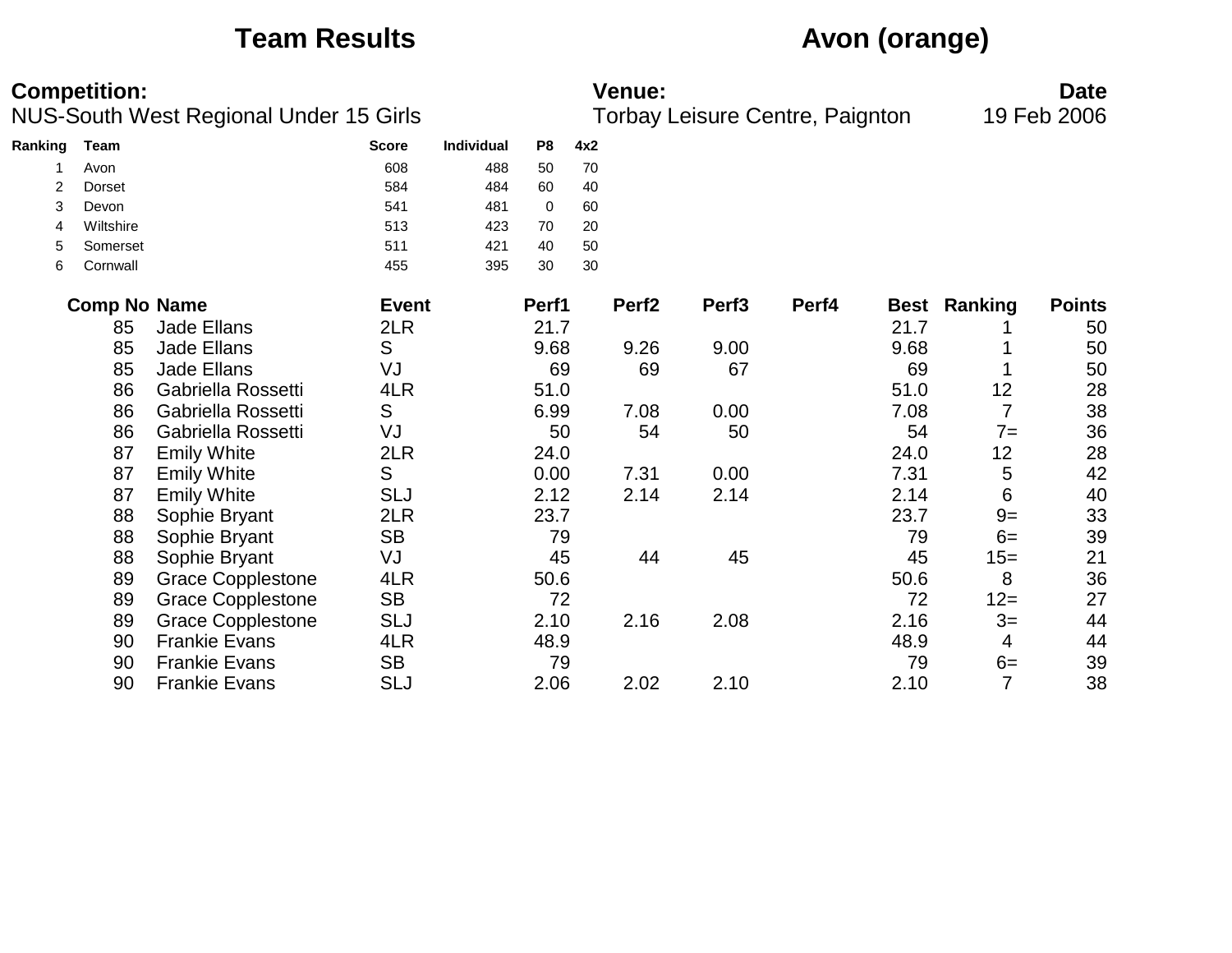# **Team Results Cornwall (navy)**

| <b>Competition:</b><br>NUS-South West Regional Under 15 Girls |                     |                       | <b>Venue:</b><br>19 Feb 2006<br>Torbay Leisure Centre, Paignton |            |                |     |                   |                   |       |             | <b>Date</b>    |               |
|---------------------------------------------------------------|---------------------|-----------------------|-----------------------------------------------------------------|------------|----------------|-----|-------------------|-------------------|-------|-------------|----------------|---------------|
| Ranking                                                       | <b>Team</b>         |                       | <b>Score</b>                                                    | Individual | P <sub>8</sub> | 4x2 |                   |                   |       |             |                |               |
|                                                               | Avon                |                       | 608                                                             | 488        | 50             | 70  |                   |                   |       |             |                |               |
| $\overline{2}$                                                | <b>Dorset</b>       |                       | 584                                                             | 484        | 60             | 40  |                   |                   |       |             |                |               |
| 3                                                             | Devon               |                       | 541                                                             | 481        | 0              | 60  |                   |                   |       |             |                |               |
| 4                                                             | Wiltshire           |                       | 513                                                             | 423        | 70             | 20  |                   |                   |       |             |                |               |
| 5                                                             | Somerset            |                       | 511                                                             | 421        | 40             | 50  |                   |                   |       |             |                |               |
| 6                                                             | Cornwall            |                       | 455                                                             | 395        | 30             | 30  |                   |                   |       |             |                |               |
|                                                               | <b>Comp No Name</b> |                       | <b>Event</b>                                                    |            | Perf1          |     | Perf <sub>2</sub> | Perf <sub>3</sub> | Perf4 | <b>Best</b> | <b>Ranking</b> | <b>Points</b> |
|                                                               | 92                  | Emma Baker            | 4LR                                                             |            | 49.0           |     |                   |                   |       | 49.0        | 5              | 42            |
|                                                               | 92                  | Emma Baker            | <b>SB</b>                                                       |            | 84             |     |                   |                   |       | 84          | $3=$           | 45            |
|                                                               | 92                  | Emma Baker            | <b>SLJ</b>                                                      |            | 1.76           |     | 1.90              | 1.90              |       | 1.90        | 14             | 24            |
|                                                               | 93                  | Louise Adamson        | 2LR                                                             |            | 24.5           |     |                   |                   |       | 24.5        | 14             | 24            |
|                                                               | 93                  | Louise Adamson        | S                                                               |            | 6.67           |     | 5.89              | 6.71              |       | 6.71        | 10             | 32            |
|                                                               | 93                  | Louise Adamson        | VJ                                                              |            | 52             |     | 54                | 55                |       | 55          | $5=$           | 41            |
|                                                               | 94                  | <b>Rosie Dunford</b>  | 4LR                                                             |            | 53.8           |     |                   |                   |       | 53.8        | 17             | 18            |
|                                                               | 94                  | <b>Rosie Dunford</b>  | S                                                               |            | 6.39           |     | 0.00              | 5.42              |       | 6.39        | 11             | 30            |
|                                                               | 94                  | <b>Rosie Dunford</b>  | <b>SB</b>                                                       |            | $\overline{0}$ |     |                   |                   |       | 76          |                |               |
|                                                               | 94                  | <b>Rosie Dunford</b>  | <b>SLJ</b>                                                      |            | 1.84           |     | 1.68              | 1.64              |       | 1.84        | $16=$          | 19            |
|                                                               | 95                  | <b>Holly Harper</b>   | 2LR                                                             |            | 0.0            |     |                   |                   |       | 0.0         |                |               |
|                                                               | 95                  | <b>Holly Harper</b>   | VJ                                                              |            | $\mathbf 0$    |     | $\mathbf 0$       | $\mathbf 0$       |       | 0           |                |               |
|                                                               | 96                  | <b>Kelanne Ashley</b> | 2LR                                                             |            | 23.6           |     |                   |                   |       | 23.6        | $7=$           | 37            |
|                                                               | 96                  | <b>Kelanne Ashley</b> | S                                                               |            | 5.94           |     | 6.00              | 5.77              |       | 6.00        | 13             | 26            |
|                                                               | 96                  | <b>Kelanne Ashley</b> | <b>SLJ</b>                                                      |            | 2.14           |     | 2.08              | 2.18              |       | 2.18        | $1 =$          | 49            |
|                                                               | 97                  | <b>Reanne Burnett</b> | 4LR                                                             |            | 48.8           |     |                   |                   |       | 48.8        | $2=$           | 47            |
|                                                               | 97                  | <b>Reanne Burnett</b> | <b>SB</b>                                                       |            | 0              |     |                   |                   |       | 84          |                |               |
|                                                               | 97                  | <b>Reanne Burnett</b> | VJ                                                              |            | 51             |     | 48                | 50                |       | 51          | 12             | 28            |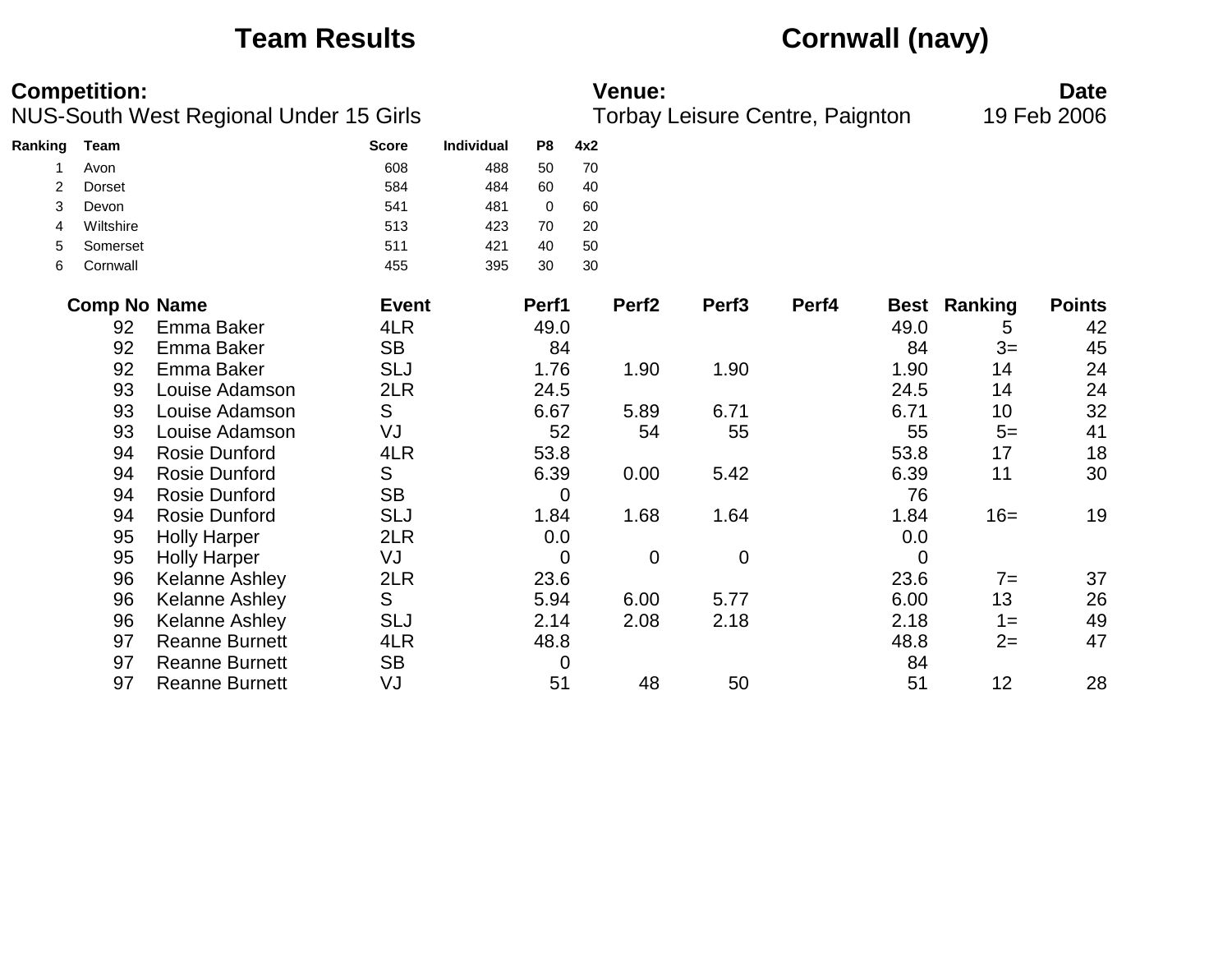## **Team Results Devon (red)**

| <b>Competition:</b> |                     |                                               |              |                   | <b>Venue:</b>  |     |                   |                   |                                        |      |         | <b>Date</b>   |  |
|---------------------|---------------------|-----------------------------------------------|--------------|-------------------|----------------|-----|-------------------|-------------------|----------------------------------------|------|---------|---------------|--|
|                     |                     | <b>NUS-South West Regional Under 15 Girls</b> |              |                   |                |     |                   |                   | <b>Torbay Leisure Centre, Paignton</b> |      |         | 19 Feb 2006   |  |
| Ranking             | Team                |                                               | <b>Score</b> | <b>Individual</b> | P <sub>8</sub> | 4x2 |                   |                   |                                        |      |         |               |  |
|                     | Avon                |                                               | 608          | 488               | 50             | 70  |                   |                   |                                        |      |         |               |  |
| 2                   | Dorset              |                                               | 584          | 484               | 60             | 40  |                   |                   |                                        |      |         |               |  |
| 3                   | Devon               |                                               | 541          | 481               | 0              | 60  |                   |                   |                                        |      |         |               |  |
| 4                   | Wiltshire           |                                               | 513          | 423               | 70             | 20  |                   |                   |                                        |      |         |               |  |
| 5                   | Somerset            |                                               | 511          | 421               | 40             | 50  |                   |                   |                                        |      |         |               |  |
| 6                   | Cornwall            |                                               | 455          | 395               | 30             | 30  |                   |                   |                                        |      |         |               |  |
|                     | <b>Comp No Name</b> |                                               | <b>Event</b> |                   | Perf1          |     | Perf <sub>2</sub> | Perf <sub>3</sub> | Perf4                                  | Best | Ranking | <b>Points</b> |  |
|                     | 99                  | Jayde Moran                                   | 2LR          |                   | 22.4           |     |                   |                   |                                        | 22.4 | 3       | 46            |  |
|                     | 99                  | Jayde Moran                                   | <b>SB</b>    |                   | 76             |     |                   |                   |                                        | 76   | 8       | 36            |  |
|                     | 99                  | Jayde Moran                                   | <b>SLJ</b>   |                   | 2.02           |     | 2.18              | 2.04              |                                        | 2.18 | $1 =$   | 49            |  |
|                     | 100                 | <b>Hayley Harvey</b>                          | 4LR          |                   | 46.6           |     |                   |                   |                                        | 46.6 |         | 50            |  |
|                     | 100                 | <b>Hayley Harvey</b>                          | <b>SB</b>    |                   | 84             |     |                   |                   |                                        | 84   | $3=$    | 45            |  |
|                     | 100                 | <b>Hayley Harvey</b>                          | VJ           |                   | 52             |     | 50                | 51                |                                        | 52   | $10=$   | 31            |  |
|                     | 101                 | <b>Ellie Chittock</b>                         | 2LR          |                   | 24.2           |     |                   |                   |                                        | 24.2 | 13      | 26            |  |
|                     | 101                 | <b>Ellie Chittock</b>                         | S            |                   | 0.00           |     | 0.00              | 5.70              |                                        | 5.70 | 14      | 24            |  |
|                     | 101                 | <b>Ellie Chittock</b>                         | <b>SLJ</b>   |                   | 1.92           |     | 1.94              | 1.94              |                                        | 1.94 | 12      | 28            |  |
|                     | 102                 | <b>Suzanne McNiff</b>                         | 2LR          |                   | 22.8           |     |                   |                   |                                        | 22.8 | 6       | 40            |  |
|                     | 102                 | <b>Suzanne McNiff</b>                         | <b>SB</b>    |                   | 83             |     |                   |                   |                                        | 83   | 5       | 42            |  |
|                     | 102                 | <b>Suzanne McNiff</b>                         | VJ           |                   | 54             |     | 55                | 53                |                                        | 55   | $5=$    | 41            |  |
|                     | 104                 | <b>Bethan Evans</b>                           | 4LR          |                   | 53.1           |     |                   |                   |                                        | 53.1 | 16      | 20            |  |
|                     | 104                 | <b>Bethan Evans</b>                           | S            |                   | 8.81           |     | 8.63              | 8.68              |                                        | 8.81 | 3       | 46            |  |
|                     | 104                 | <b>Bethan Evans</b>                           | <b>SLJ</b>   |                   | 2.00           |     | 2.06              | 2.02              |                                        | 2.06 | $8=$    | 35            |  |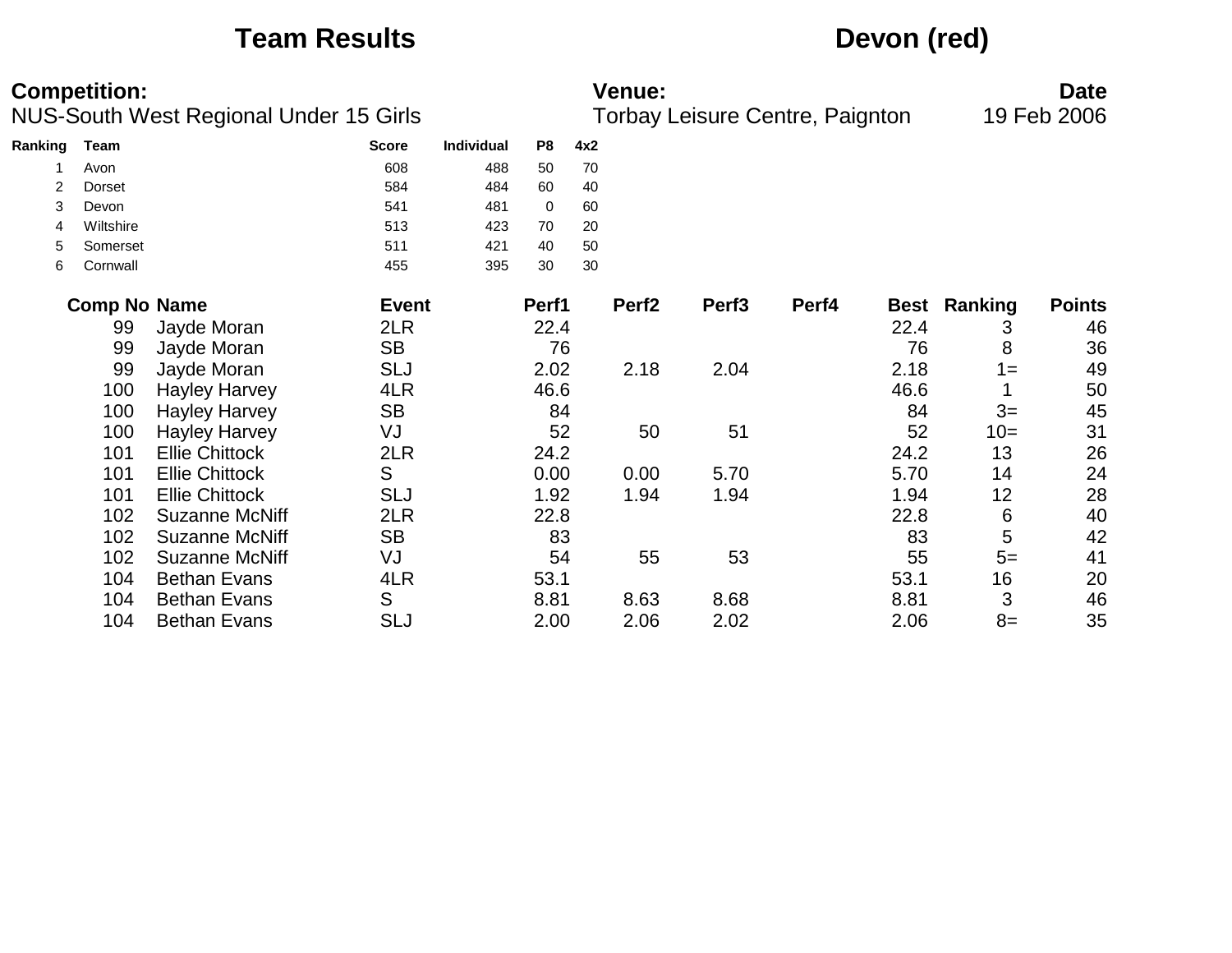## **Team Results Dorset (green)**

| <b>Competition:</b><br>NUS-South West Regional Under 15 Girls |                     |                       |              | <b>Venue:</b><br>Torbay Leisure Centre, Paignton |                |     |                   |                   |       | <b>Date</b><br>19 Feb 2006 |                     |               |
|---------------------------------------------------------------|---------------------|-----------------------|--------------|--------------------------------------------------|----------------|-----|-------------------|-------------------|-------|----------------------------|---------------------|---------------|
| Ranking                                                       | Team                |                       | <b>Score</b> | <b>Individual</b>                                | P <sub>8</sub> | 4x2 |                   |                   |       |                            |                     |               |
|                                                               | Avon                |                       | 608          | 488                                              | 50             | 70  |                   |                   |       |                            |                     |               |
| 2                                                             | Dorset              |                       | 584          | 484                                              | 60             | 40  |                   |                   |       |                            |                     |               |
| 3                                                             | Devon               |                       | 541          | 481                                              | $\mathbf 0$    | 60  |                   |                   |       |                            |                     |               |
| 4                                                             | Wiltshire           |                       | 513          | 423                                              | 70             | 20  |                   |                   |       |                            |                     |               |
| 5                                                             | Somerset            |                       | 511          | 421                                              | 40             | 50  |                   |                   |       |                            |                     |               |
| 6                                                             | Cornwall            |                       | 455          | 395                                              | 30             | 30  |                   |                   |       |                            |                     |               |
|                                                               | <b>Comp No Name</b> |                       | <b>Event</b> |                                                  | Perf1          |     | Perf <sub>2</sub> | Perf <sub>3</sub> | Perf4 |                            | <b>Best Ranking</b> | <b>Points</b> |
|                                                               | 106                 | Sara Hamblin          | 2LR          |                                                  | 22.0           |     |                   |                   |       | 22.0                       | 2                   | 48            |
|                                                               | 106                 | Sara Hamblin          | <b>SB</b>    |                                                  | 86             |     |                   |                   |       | 86                         | $\overline{2}$      | 48            |
|                                                               | 106                 | Sara Hamblin          | VJ           |                                                  | 56             |     | 57                | 61                |       | 61                         | $\overline{2}$      | 48            |
|                                                               | 107                 | Jemma Tewkesbury      | 2LR          |                                                  | 22.6           |     |                   |                   |       | 22.6                       | 4                   | 44            |
|                                                               | 107                 | Jemma Tewkesbury      | S            |                                                  | 9.32           |     | 9.12              | 9.19              |       | 9.32                       | $\overline{2}$      | 48            |
|                                                               | 107                 | Jemma Tewkesbury      | <b>SLJ</b>   |                                                  | 1.96           |     | 2.00              | 1.98              |       | 2.00                       | 10                  | 32            |
|                                                               | 108                 | <b>Lizzie Gourlay</b> | 4LR          |                                                  | 48.8           |     |                   |                   |       | 48.8                       | $2=$                | 47            |
|                                                               | 108                 | <b>Lizzie Gourlay</b> | <b>SB</b>    |                                                  | 72             |     |                   |                   |       | 72                         | $12 =$              | 27            |
|                                                               | 108                 | Lizzie Gourlay        | VJ           |                                                  | 58             |     | 58                | 58                |       | 58                         | 3                   | 46            |
|                                                               | 109                 | <b>Kirsty Harvey</b>  | 2LR          |                                                  | 25.1           |     |                   |                   |       | 25.1                       | 16                  | 20            |
|                                                               | 109                 | <b>Kirsty Harvey</b>  | S            |                                                  | 5.23           |     | 5.07              | 4.58              |       | 5.23                       | 16                  | 20            |
|                                                               | 109                 | <b>Kirsty Harvey</b>  | <b>SLJ</b>   |                                                  | 1.88           |     | 1.80              | 1.84              |       | 1.88                       | 15                  | 22            |
|                                                               | 110                 | Emma Partridge        | 4LR          |                                                  | 51.2           |     |                   |                   |       | 51.2                       | $13=$               | 25            |
|                                                               | 110                 | Emma Partridge        | S            |                                                  | 6.91           |     | 6.93              | 7.30              |       | 7.30                       | 6                   | 40            |
|                                                               | 110                 | Emma Partridge        | VJ           |                                                  | 52             |     | 47                | 48                |       | 52                         | $10=$               | 31            |
|                                                               | 111                 | Maddy Vaughan-Johnley | 4LR          |                                                  | 51.2           |     |                   |                   |       | 51.2                       | $13=$               | 25            |
|                                                               | 111                 | Maddy Vaughan-Johnley | <b>SB</b>    |                                                  | 74             |     |                   |                   |       | 74                         | $10=$               | 31            |
|                                                               | 111                 | Maddy Vaughan-Johnley | <b>SLJ</b>   |                                                  | 1.84           |     | 1.82              | 1.92              |       | 1.92                       | 13                  | 26            |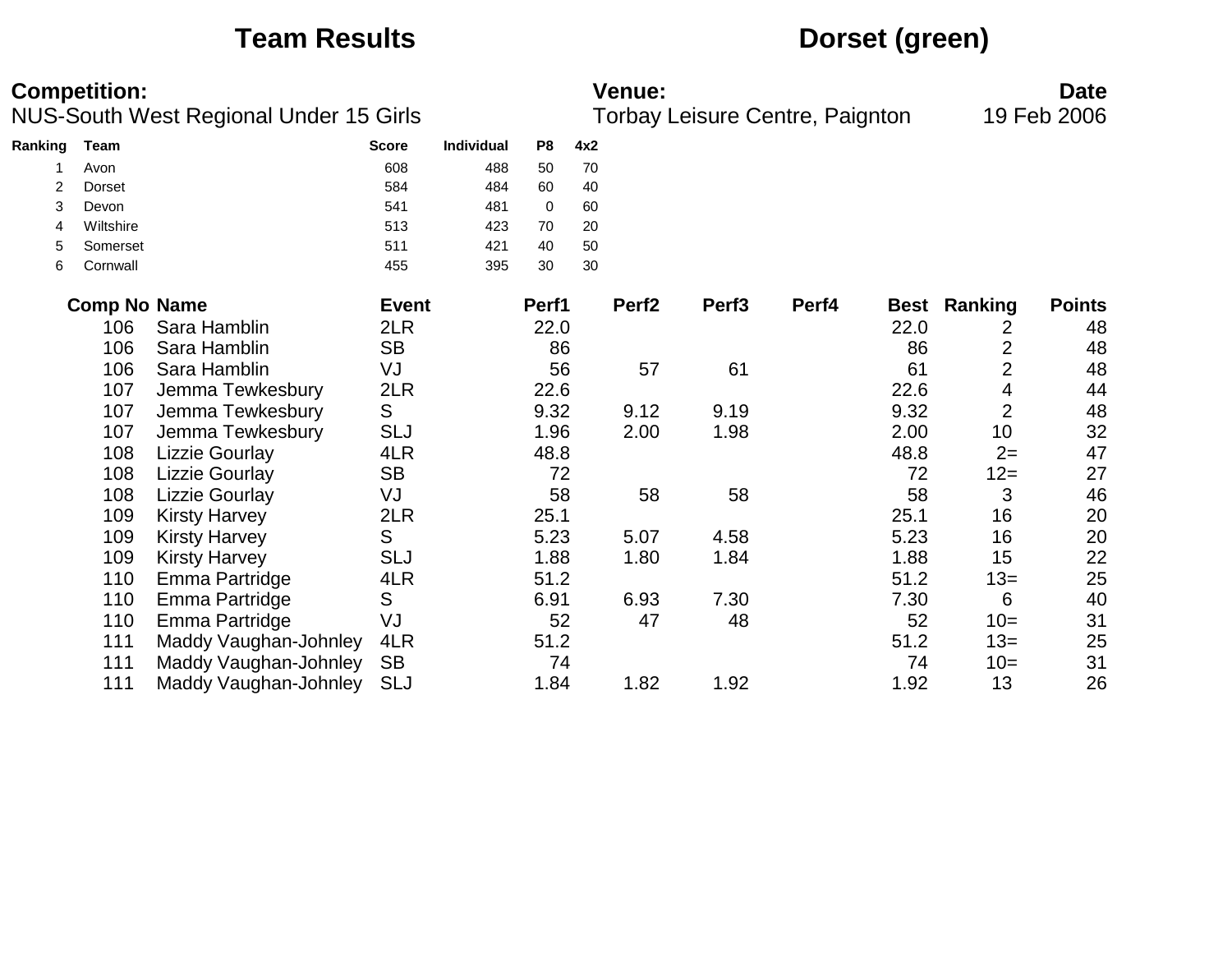# **Team Results Somerset (sky)**

|         | <b>Competition:</b> |                                        |              |            |                |     | <b>Venue:</b>     |                   |                                 |      |                     | <b>Date</b>   |
|---------|---------------------|----------------------------------------|--------------|------------|----------------|-----|-------------------|-------------------|---------------------------------|------|---------------------|---------------|
|         |                     | NUS-South West Regional Under 15 Girls |              |            |                |     |                   |                   | Torbay Leisure Centre, Paignton |      |                     | 19 Feb 2006   |
| Ranking | Team                |                                        | <b>Score</b> | Individual | P <sub>8</sub> | 4x2 |                   |                   |                                 |      |                     |               |
|         | Avon                |                                        | 608          | 488        | 50             | 70  |                   |                   |                                 |      |                     |               |
| 2       | <b>Dorset</b>       |                                        | 584          | 484        | 60             | 40  |                   |                   |                                 |      |                     |               |
| 3       | Devon               |                                        | 541          | 481        | 0              | 60  |                   |                   |                                 |      |                     |               |
| 4       | Wiltshire           |                                        | 513          | 423        | 70             | 20  |                   |                   |                                 |      |                     |               |
| 5       | Somerset            |                                        | 511          | 421        | 40             | 50  |                   |                   |                                 |      |                     |               |
| 6       | Cornwall            |                                        | 455          | 395        | 30             | 30  |                   |                   |                                 |      |                     |               |
|         | <b>Comp No Name</b> |                                        | <b>Event</b> |            | Perf1          |     | Perf <sub>2</sub> | Perf <sub>3</sub> | Perf4                           |      | <b>Best Ranking</b> | <b>Points</b> |
|         | 120                 | <b>Freya Norton</b>                    | 2LR          |            | 22.7           |     |                   |                   |                                 | 22.7 | 5                   | 42            |
|         | 120                 | <b>Freya Norton</b>                    | <b>SB</b>    |            | 74             |     |                   |                   |                                 | 74   | $10=$               | 31            |
|         | 120                 | <b>Freya Norton</b>                    | <b>SLJ</b>   |            | 2.06           |     | 2.08              | 2.16              |                                 | 2.16 | $3=$                | 44            |
|         | 121                 | <b>Robyn Collins</b>                   | 4LR          |            | 50.2           |     |                   |                   |                                 | 50.2 | 7                   | 38            |
|         | 121                 | <b>Robyn Collins</b>                   | S            |            | 6.27           |     | 5.85              | 0.00              |                                 | 6.27 | 12                  | 28            |
|         | 121                 | <b>Robyn Collins</b>                   | VJ           |            | 50             |     | 48                | 49                |                                 | 50   | 13                  | 26            |
|         | 122                 | Jenny Asbury                           | 2LR          |            | 23.7           |     |                   |                   |                                 | 23.7 | $9=$                | 33            |
|         | 122                 | Jenny Asbury                           | <b>SB</b>    |            | 68             |     |                   |                   |                                 | 68   | 14                  | 24            |
|         | 122                 | Jenny Asbury                           | <b>SLJ</b>   |            | 2.06           |     | 2.02              | 1.74              |                                 | 2.06 | $8=$                | 35            |
|         | 123                 | Stephanie May                          | 4LR          |            | 49.8           |     |                   |                   |                                 | 49.8 | 6                   | 40            |
|         | 123                 | Stephanie May                          | S            |            | 7.40           |     | 8.23              | 8.08              |                                 | 8.23 | 4                   | 44            |
|         | 123                 | Stephanie May                          | VJ           |            | 54             |     | 54                | 51                |                                 | 54   | $7=$                | 36            |
|         | 124                 | Co-Co Chan                             | 2LR          |            | 25.0           |     |                   |                   |                                 | 25.0 | 15                  | 22            |
|         | 124                 | Co-Co Chan                             | S            |            | 6.86           |     | 6.51              | 6.31              |                                 | 6.86 | 8                   | 36            |
|         | 124                 | Co-Co Chan                             | <b>SLJ</b>   |            | 1.50           |     | 1.84              | 1.84              |                                 | 1.84 | $16=$               | 19            |
|         | 125                 | Hannah Roper                           | 4LR          |            | 50.9           |     |                   |                   |                                 | 50.9 | 11                  | 30            |
|         | 125                 | Hannah Roper                           | <b>SB</b>    |            | 67             |     |                   |                   |                                 | 67   | 15                  | 22            |
|         | 125                 | Hannah Roper                           | VJ           |            | 44             |     | 45                | 43                |                                 | 45   | $15=$               | 21            |
|         | 126                 | Sarah Telford                          | <b>SB</b>    |            | 67             |     |                   |                   |                                 | 67   |                     |               |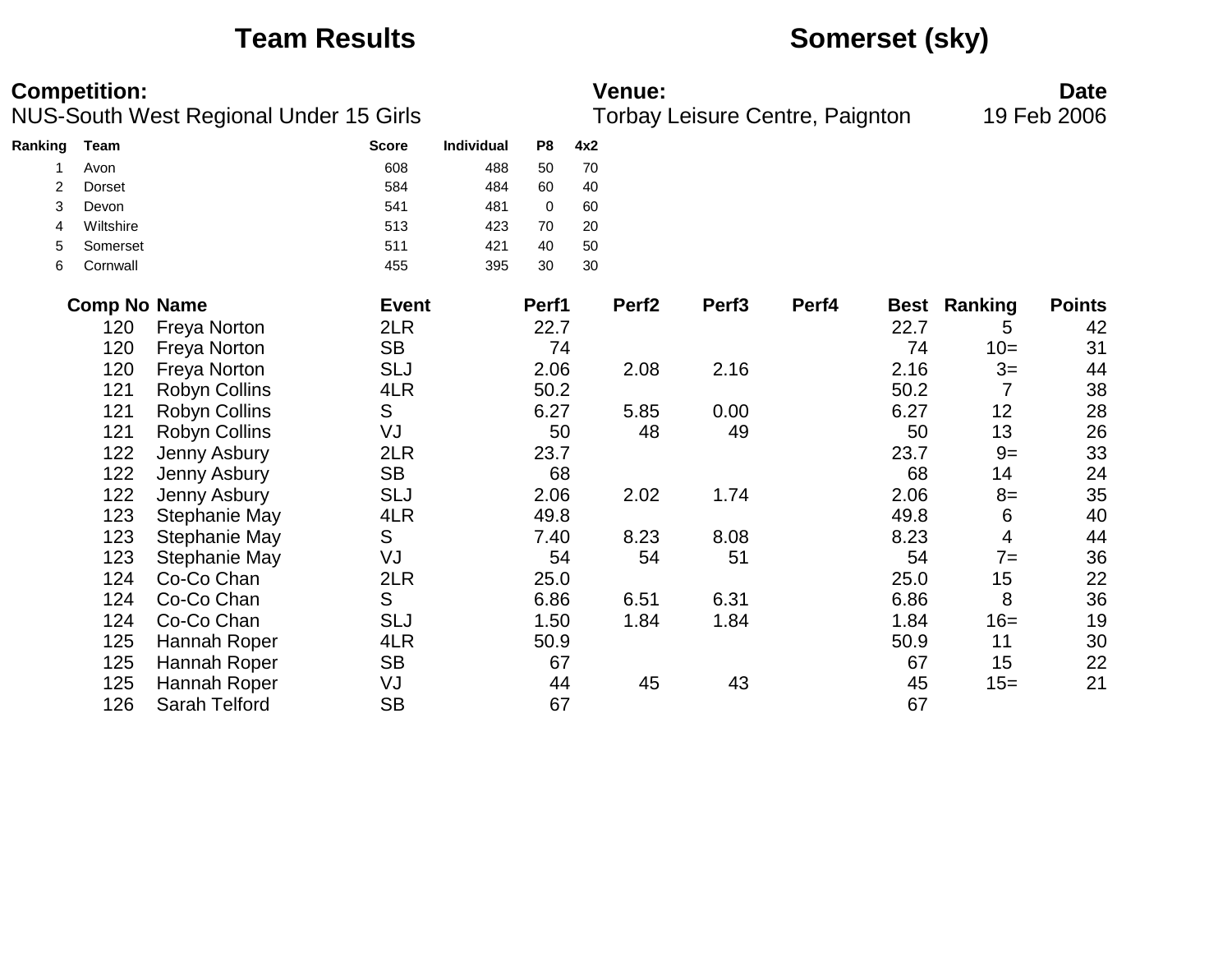# **Team Results Wiltshire (grey)**

|                | <b>Competition:</b> |                                        |              |            |                |     | <b>Venue:</b>     |                   |                                 |             |                  | <b>Date</b>   |
|----------------|---------------------|----------------------------------------|--------------|------------|----------------|-----|-------------------|-------------------|---------------------------------|-------------|------------------|---------------|
|                |                     | NUS-South West Regional Under 15 Girls |              |            |                |     |                   |                   | Torbay Leisure Centre, Paignton |             |                  | 19 Feb 2006   |
| Ranking        | <b>Team</b>         |                                        | <b>Score</b> | Individual | P <sub>8</sub> | 4x2 |                   |                   |                                 |             |                  |               |
|                | Avon                |                                        | 608          | 488        | 50             | 70  |                   |                   |                                 |             |                  |               |
| $\overline{2}$ | Dorset              |                                        | 584          | 484        | 60             | 40  |                   |                   |                                 |             |                  |               |
| 3              | Devon               |                                        | 541          | 481        | $\mathbf 0$    | 60  |                   |                   |                                 |             |                  |               |
| 4              | Wiltshire           |                                        | 513          | 423        | 70             | 20  |                   |                   |                                 |             |                  |               |
| 5              | Somerset            |                                        | 511          | 421        | 40             | 50  |                   |                   |                                 |             |                  |               |
| 6              | Cornwall            |                                        | 455          | 395        | 30             | 30  |                   |                   |                                 |             |                  |               |
|                | <b>Comp No Name</b> |                                        | <b>Event</b> |            | Perf1          |     | Perf <sub>2</sub> | Perf <sub>3</sub> | Perf4                           | <b>Best</b> | Ranking          | <b>Points</b> |
|                | 127                 | Safiya Kinshasa                        | 2LR          |            | 23.9           |     |                   |                   |                                 | 23.9        | 11               | 30            |
|                | 127                 | Safiya Kinshasa                        | S            |            | 4.65           |     | 4.47              | 4.29              |                                 | 4.65        | 17               | 18            |
|                | 127                 | Safiya Kinshasa                        | <b>SLJ</b>   |            | 1.96           |     | 1.98              | 1.90              |                                 | 1.98        | 11               | 30            |
|                | 128                 | Sophie Upton                           | 4LR          |            | 50.7           |     |                   |                   |                                 | 50.7        | 9                | 34            |
|                | 128                 | Sophie Upton                           | <b>SB</b>    |            | 75             |     |                   |                   |                                 | 75          | $\boldsymbol{9}$ | 34            |
|                | 128                 | Sophie Upton                           | <b>SLJ</b>   |            | 2.00           |     | 2.00              | 2.16              |                                 | 2.16        | $3=$             | 44            |
|                | 129                 | <b>Stephanie Harper</b>                | 4LR          |            | 51.7           |     |                   |                   |                                 | 51.7        | 15               | 22            |
|                | 129                 | <b>Stephanie Harper</b>                | S            |            | 5.57           |     | 0.00              | 4.84              |                                 | 5.57        | 15               | 22            |
|                | 129                 | <b>Stephanie Harper</b>                | VJ           |            | 45             |     | 48                | 47                |                                 | 48          | 14               | 24            |
|                | 130                 | Lucy Averill                           | 2LR          |            | 23.6           |     |                   |                   |                                 | 23.6        | $7 =$            | 37            |
|                | 130                 | <b>Lucy Averill</b>                    | S            |            | 6.71           |     | 5.68              | 6.80              |                                 | 6.80        | 9                | 34            |
|                | 130                 | <b>Lucy Averill</b>                    | VJ           |            | 54             |     | 54                | 52                |                                 | 54          | $7 =$            | 36            |
|                | 131                 | Amy Woodruff                           | 4LR          |            | 50.8           |     |                   |                   |                                 | 50.8        | 10               | 32            |
|                | 131                 | Amy Woodruff                           | <b>SB</b>    |            | 87             |     |                   |                   |                                 | 87          |                  | 50            |
|                | 131                 | Amy Woodruff                           | VJ           |            | 56             |     | 57                | 53                |                                 | 57          | 4                | 44            |
|                | 133                 | Amy Newton                             | 2LR          |            | 25.4           |     |                   |                   |                                 | 25.4        | 17               | 18            |
|                | 133                 | Amy Newton                             | <b>SB</b>    |            | 63             |     |                   |                   |                                 | 63          | 16               | 20            |
|                | 133                 | Amy Newton                             | <b>SLJ</b>   |            | 1.40           |     | 1.52              | 1.66              |                                 | 1.66        | 18               | 16            |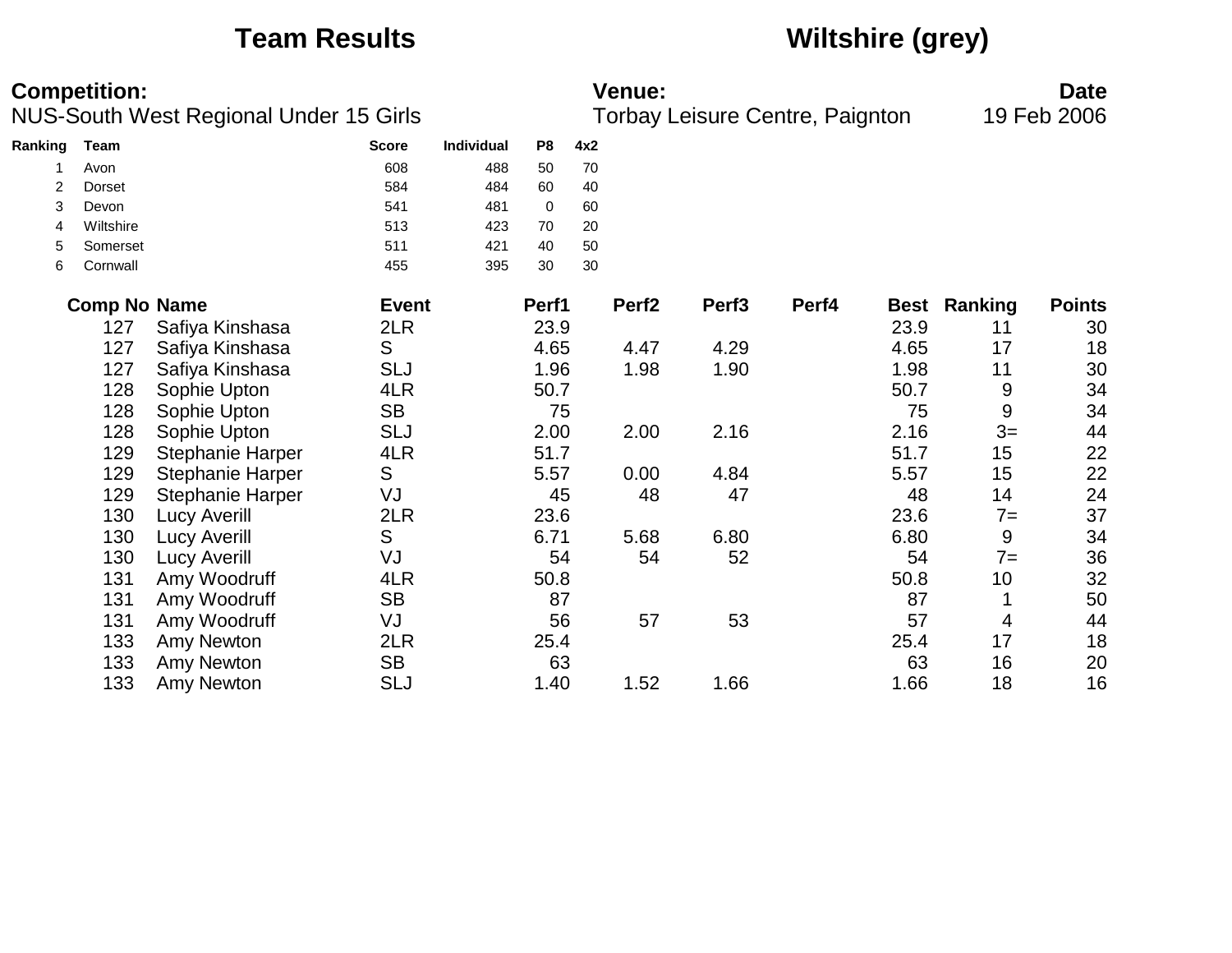### **Results Sheet 2 Lap Race**

| <b>Ranking Team</b> |           | <b>Colour</b> | <b>BibNo Name</b> |                      | <b>Best</b> | <b>Points</b> |
|---------------------|-----------|---------------|-------------------|----------------------|-------------|---------------|
|                     | Avon      | orange        |                   | 85 Jade Ellans       | 21.7        | 50            |
|                     | Dorset    | green         |                   | 106 Sara Hamblin     | 22.0        | 48            |
| 3                   | Devon     | red           |                   | 99 Jayde Moran       | 22.4        | 46            |
| 4                   | Dorset    | green         |                   | 107 Jemma Tewkesbury | 22.6        | 44            |
| 5                   | Somerset  | sky           |                   | 120 Freya Norton     | 22.7        | 42            |
| 6                   | Devon     | red           |                   | 102 Suzanne McNiff   | 22.8        | 40            |
| $7 =$               | Cornwall  | navy          |                   | 96 Kelanne Ashley    | 23.6        | 37            |
| $7 =$               | Wiltshire | grey          |                   | 130 Lucy Averill     | 23.6        | 37            |
| $9 =$               | Avon      | orange        |                   | 88 Sophie Bryant     | 23.7        | 33            |
| $9=$                | Somerset  | sky           |                   | 122 Jenny Asbury     | 23.7        | 33            |
| 11                  | Wiltshire | grey          | 127 .             | Safiya Kinshasa      | 23.9        | 30            |
| 12                  | Avon      | orange        | 87                | <b>Emily White</b>   | 24.0        | 28            |
| 13                  | Devon     | red           | 101               | Ellie Chittock       | 24.2        | 26            |
| 14                  | Cornwall  | navy          |                   | 93 Louise Adamson    | 24.5        | 24            |
| 15                  | Somerset  | sky           |                   | 124 Co-Co Chan       | 25.0        | 22            |
| 16                  | Dorset    | green         |                   | 109 Kirsty Harvey    | 25.1        | 20            |
| 17                  | Wiltshire | grey          |                   | 133 Amy Newton       | 25.4        | 18            |
|                     | Cornwall  | navy          |                   | 95 Holly Harper      | 0.0         | 0             |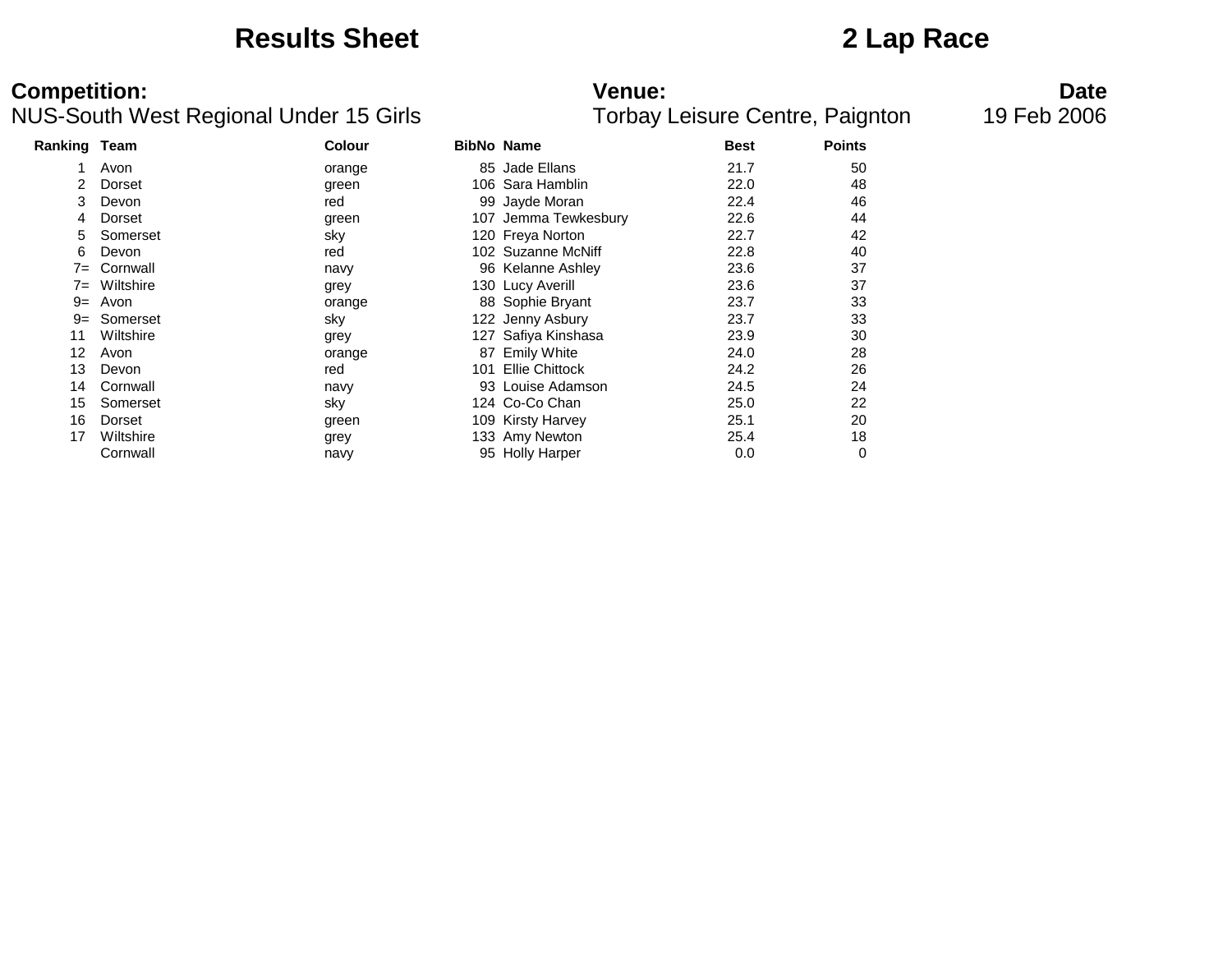### **Results Sheet 4 Lap Race**

### NUS-South West Regional Under 15 Girls

# **Competition:**<br>**Date**<br>Torbay Leisure Centre, Paignton 19 Feb 2006<br>Torbay Leisure Centre, Paignton 19 Feb 2006

| Ranking Team |           | <b>Colour</b> | <b>BibNo Name</b> |                          | <b>Best</b> | <b>Points</b> |
|--------------|-----------|---------------|-------------------|--------------------------|-------------|---------------|
|              | Devon     | red           |                   | 100 Hayley Harvey        | 46.6        | 50            |
| $2 =$        | Cornwall  | navy          | 97                | <b>Reanne Burnett</b>    | 48.8        | 47            |
| $2 =$        | Dorset    | green         |                   | 108 Lizzie Gourlay       | 48.8        | 47            |
| 4            | Avon      | orange        | 90                | <b>Frankie Evans</b>     | 48.9        | 44            |
| 5.           | Cornwall  | navy          | 92                | Emma Baker               | 49.0        | 42            |
| 6            | Somerset  | sky           |                   | 123 Stephanie May        | 49.8        | 40            |
|              | Somerset  | sky           | 121               | <b>Robyn Collins</b>     | 50.2        | 38            |
| 8            | Avon      | orange        | 89                | <b>Grace Copplestone</b> | 50.6        | 36            |
| 9            | Wiltshire | grey          |                   | 128 Sophie Upton         | 50.7        | 34            |
| 10           | Wiltshire | grey          |                   | 131 Amy Woodruff         | 50.8        | 32            |
| 11           | Somerset  | sky           |                   | 125 Hannah Roper         | 50.9        | 30            |
| 12           | Avon      | orange        | 86                | Gabriella Rossetti       | 51.0        | 28            |
| 13=          | Dorset    | green         |                   | 110 Emma Partridge       | 51.2        | 25            |
| 13=          | Dorset    | green         | 111               | Maddy Vaughan-Johnley    | 51.2        | 25            |
| 15           | Wiltshire | grey          |                   | 129 Stephanie Harper     | 51.7        | 22            |
| 16           | Devon     | red           |                   | 104 Bethan Evans         | 53.1        | 20            |
| 17           | Cornwall  | navy          |                   | 94 Rosie Dunford         | 53.8        | 18            |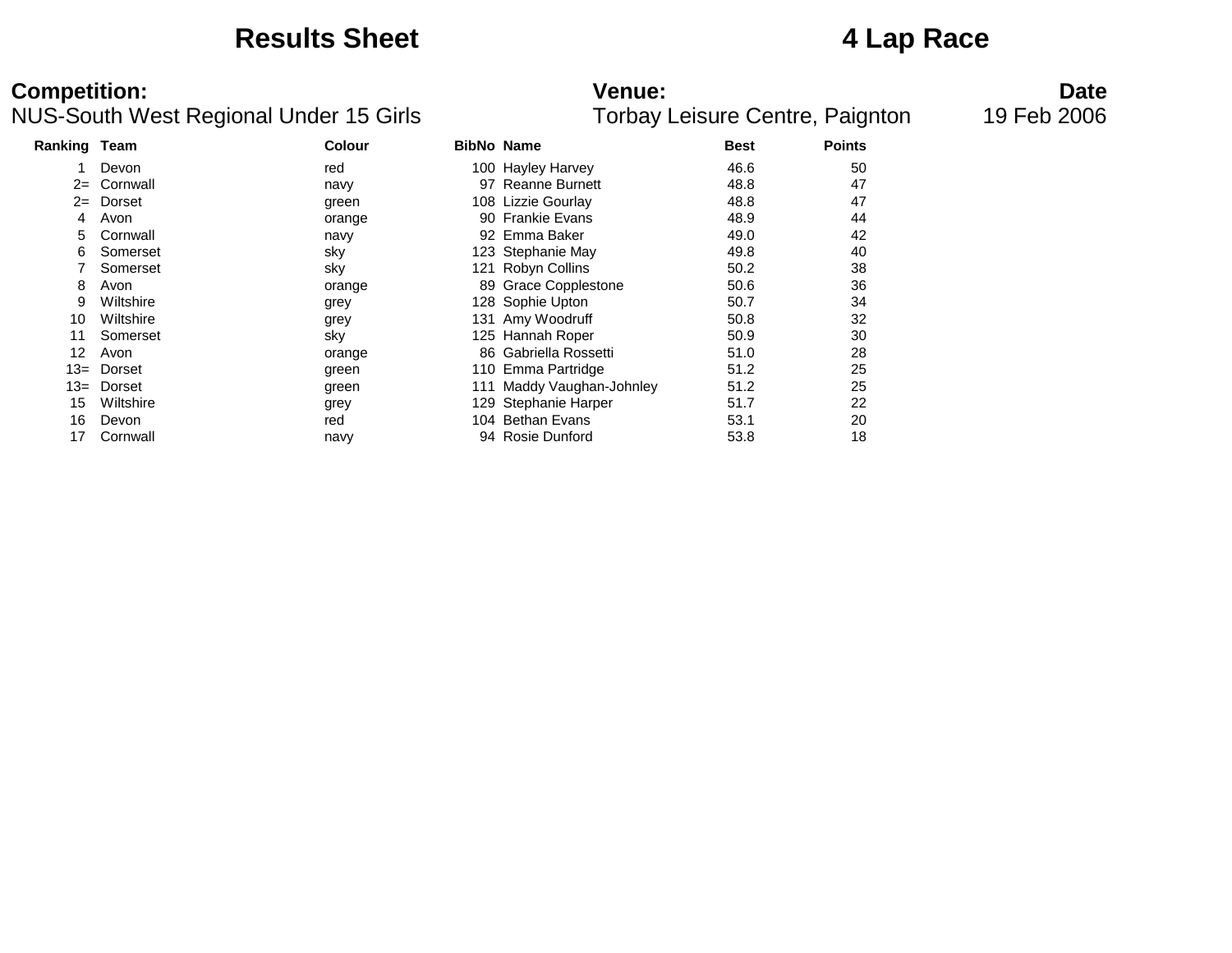## **Event Official Results Sheet 8 Lap Paarlauf**

| <b>Competition:</b>                    |    |           |        | <b>Venue:</b> | <b>Date</b>                     |                    |               |  |
|----------------------------------------|----|-----------|--------|---------------|---------------------------------|--------------------|---------------|--|
| NUS-South West Regional Under 15 Girls |    |           |        |               | Torbay Leisure Centre, Paignton | 19 Feb 2006        |               |  |
| Ranking Code Team                      |    |           | Colour | Heat          | Final                           | <b>Performance</b> | <b>Points</b> |  |
|                                        | 07 | Wiltshire | grey   | 1:37.5        | 0.0                             | 1:37.5             | 70            |  |
|                                        | 04 | Dorset    | green  | 1:39.5        | 0.0                             | 1:39.5             | 60            |  |
|                                        | 01 | Avon      | orange | 1:39.6        | 0.0                             | 1:39.6             | 50            |  |
| 4                                      | 06 | Somerset  | sky    | 1:40.1        | 0.0                             | 1:40.1             | 40            |  |
| 5                                      | 02 | Cornwall  | navy   | 1:41.6        | 0.0                             | 1:41.6             | 30            |  |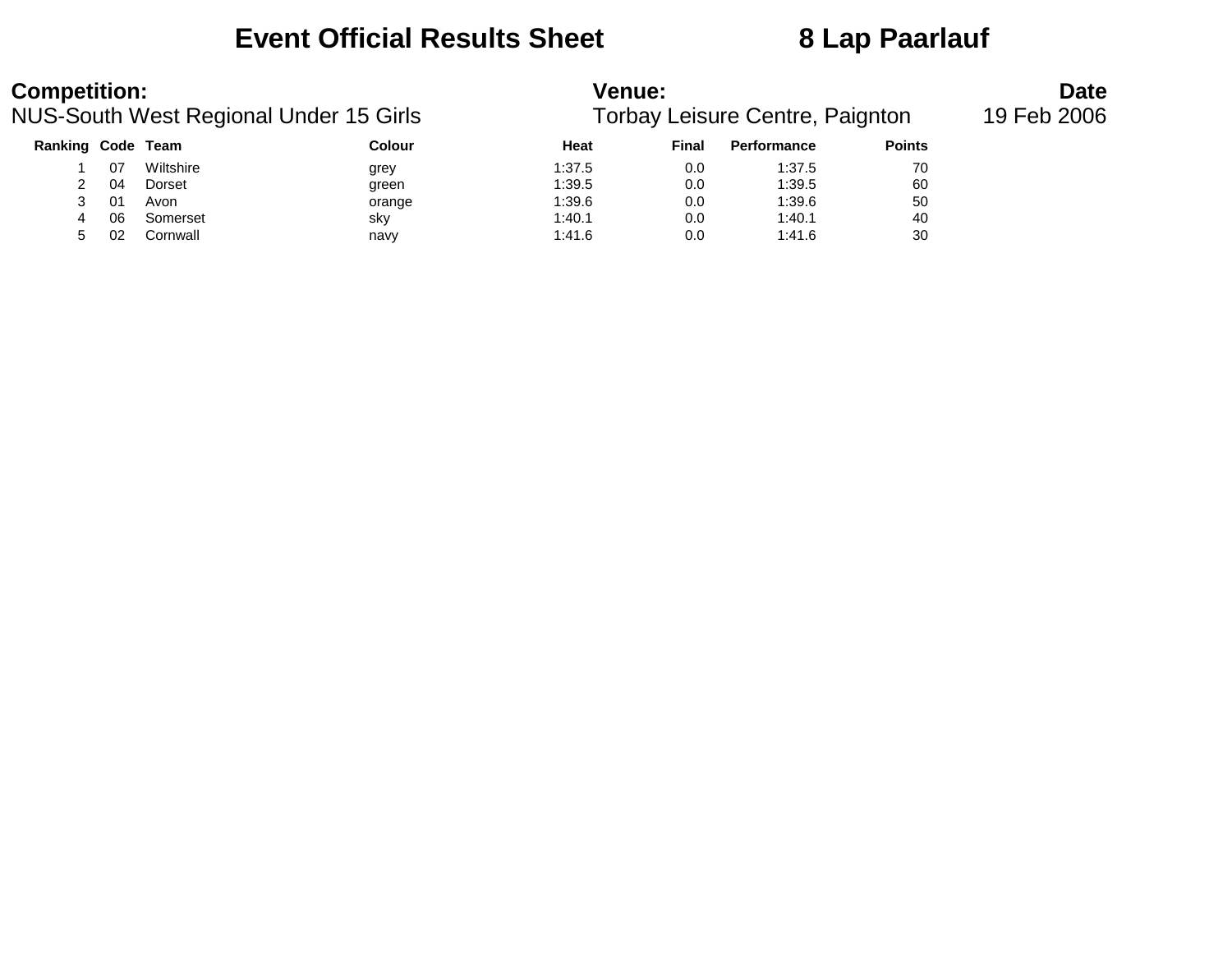### **Event Official Results Sheet 4 x 2 Lap Relay**

# **Competition: Venue: Date**

| NUS-South West Regional Under 15 Girls |    |           |        |        | Torbay Leisure Centre, Paignton | 19 Feb 2006        |               |  |
|----------------------------------------|----|-----------|--------|--------|---------------------------------|--------------------|---------------|--|
| Ranking Code Team                      |    |           | Colour | Heat   | Final                           | <b>Performance</b> | <b>Points</b> |  |
|                                        | 01 | Avon      | orange | 1:30.3 | 0.0                             | 1:30.3             | 70            |  |
|                                        | 03 | Devon     | red    | 1:31.3 | 0.0                             | 1:31.3             | 60            |  |
|                                        | 06 | Somerset  | sky    | 1:33.0 | 0.0                             | 1:33.0             | 50            |  |
| 4                                      | 04 | Dorset    | green  | 1:33.3 | 0.0                             | 1:33.3             | 40            |  |
| 5                                      | 02 | Cornwall  | navy   | 1:34.6 | 0.0                             | 1:34.6             | 30            |  |
|                                        | 07 | Wiltshire | grey   | 1:35.1 | 0.0                             | 1:35.1             | 20            |  |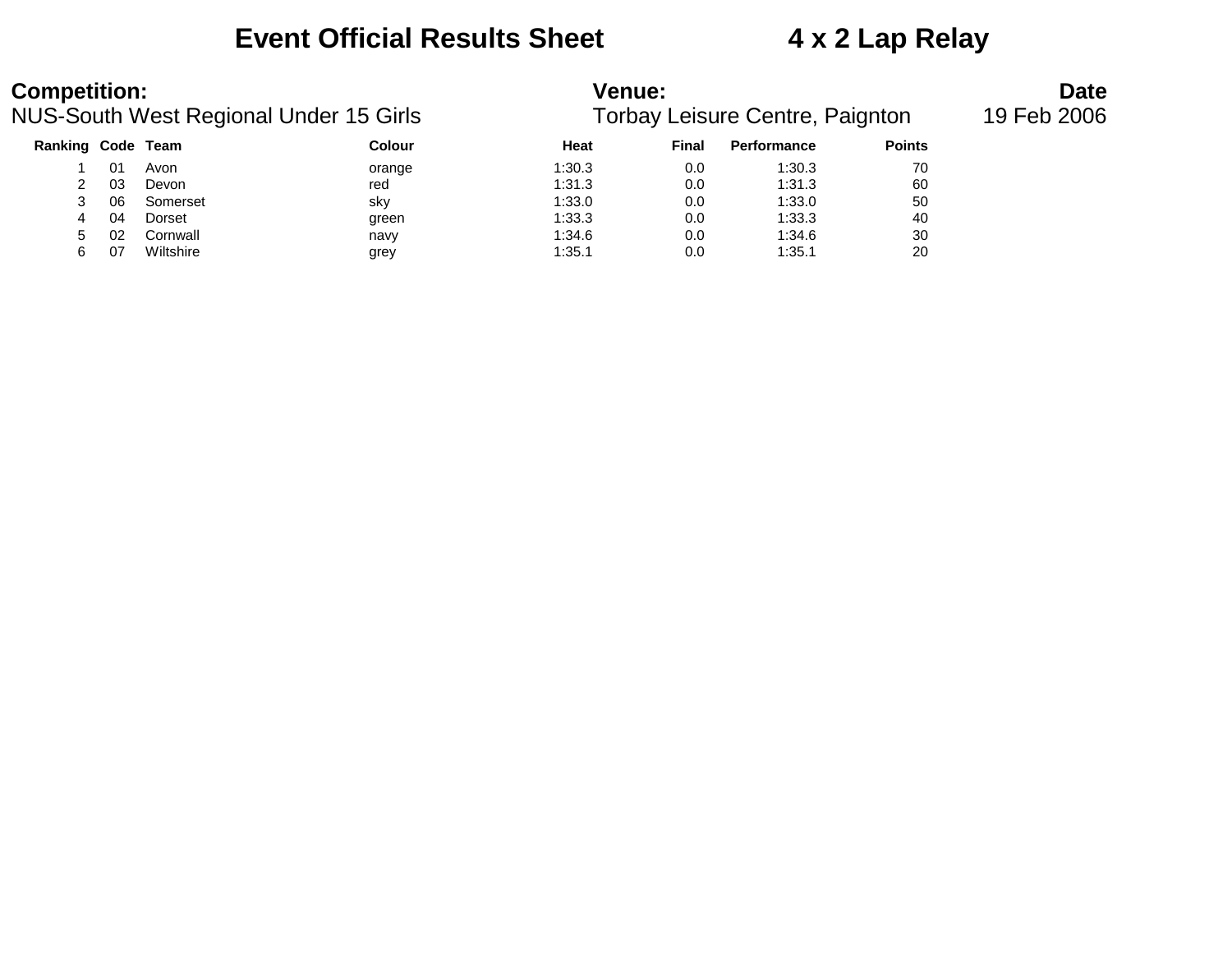### **Results Sheet Shot**

| <b>Ranking Team</b> |           | <b>Colour</b> |      | <b>BibNo Name</b>     | <b>Best</b> | <b>Points</b> |
|---------------------|-----------|---------------|------|-----------------------|-------------|---------------|
|                     | Avon      | orange        |      | 85 Jade Ellans        | 9.68        | 50            |
|                     | Dorset    | green         |      | 107 Jemma Tewkesbury  | 9.32        | 48            |
| 3                   | Devon     | red           |      | 104 Bethan Evans      | 8.81        | 46            |
| 4                   | Somerset  | sky           |      | 123 Stephanie May     | 8.23        | 44            |
| 5                   | Avon      | orange        |      | 87 Emily White        | 7.31        | 42            |
| 6                   | Dorset    | green         |      | 110 Emma Partridge    | 7.30        | 40            |
|                     | Avon      | orange        | 86.  | Gabriella Rossetti    | 7.08        | 38            |
| 8                   | Somerset  | sky           |      | 124 Co-Co Chan        | 6.86        | 36            |
| 9                   | Wiltshire | grey          |      | 130 Lucy Averill      | 6.80        | 34            |
| 10                  | Cornwall  | navy          |      | 93 Louise Adamson     | 6.71        | 32            |
| 11                  | Cornwall  | navy          |      | 94 Rosie Dunford      | 6.39        | 30            |
| 12                  | Somerset  | sky           | 121  | <b>Robyn Collins</b>  | 6.27        | 28            |
| 13                  | Cornwall  | navy          |      | 96 Kelanne Ashley     | 6.00        | 26            |
| 14                  | Devon     | red           | 101  | <b>Ellie Chittock</b> | 5.70        | 24            |
| 15                  | Wiltshire | grey          |      | 129 Stephanie Harper  | 5.57        | 22            |
| 16                  | Dorset    | green         |      | 109 Kirsty Harvey     | 5.23        | 20            |
| 17                  | Wiltshire | grey          | 127. | Safiya Kinshasa       | 4.65        | 18            |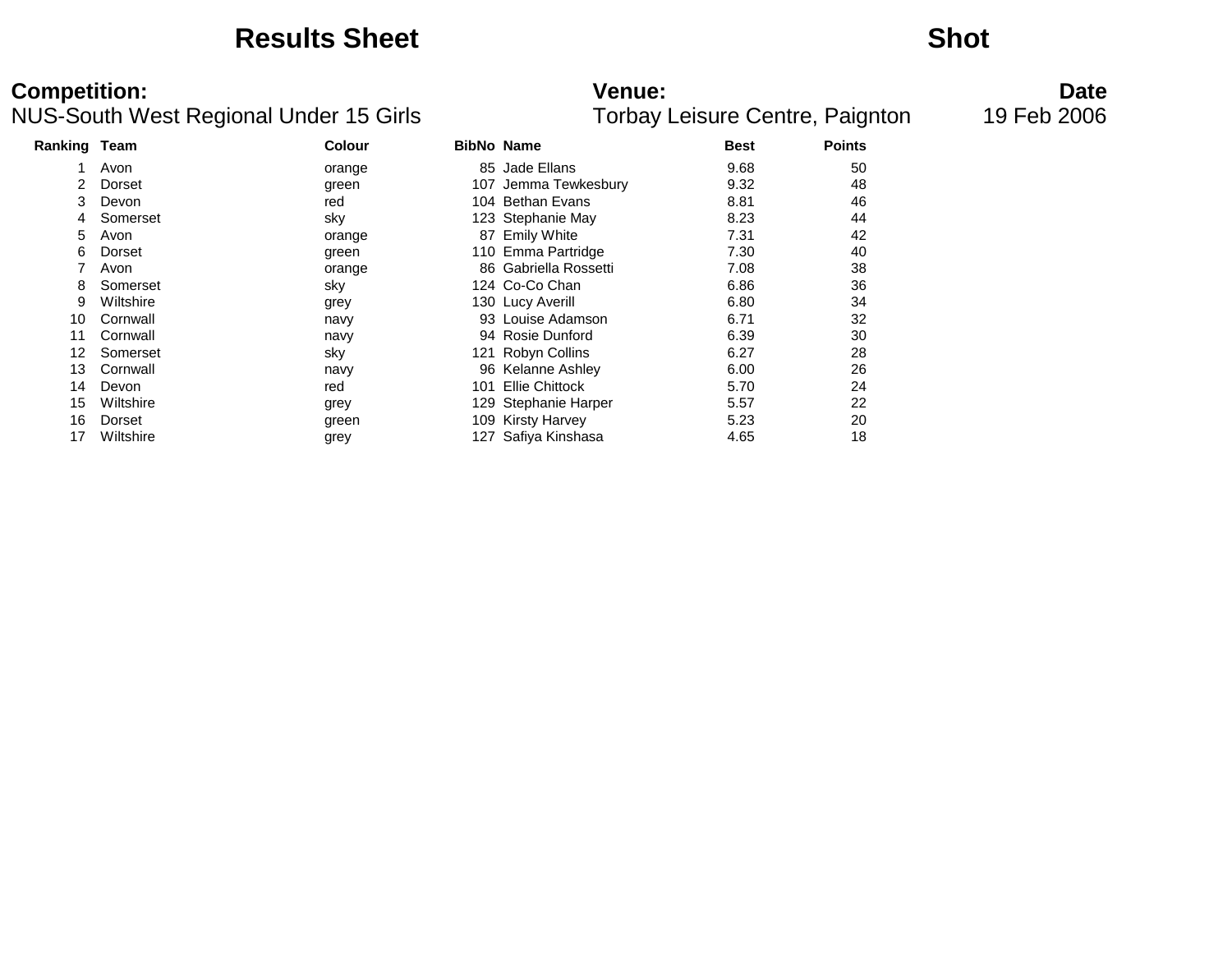### **Results Sheet Speed Bounce**

### NUS-South West Regional Under 15 Girls

**Competition:**<br>**Date**<br>Torbay Leisure Centre, Paignton 19 Feb 2006<br>Torbay Leisure Centre, Paignton 19 Feb 2006

| <b>Ranking Team</b> |           | <b>Colour</b> | <b>BibNo Name</b> |                       | <b>Total</b> | <b>Points</b> |
|---------------------|-----------|---------------|-------------------|-----------------------|--------------|---------------|
| 1                   | Wiltshire | grey          |                   | 131 Amy Woodruff      | 87           | 50            |
| 2                   | Dorset    | green         |                   | 106 Sara Hamblin      | 86           | 48            |
| $3=$                | Cornwall  | navy          | 92                | Emma Baker            | 84           | 45            |
| $3=$                | Devon     | red           |                   | 100 Hayley Harvey     | 84           | 45            |
| 5                   | Devon     | red           |                   | 102 Suzanne McNiff    | 83           | 42            |
| $6=$                | Avon      | orange        |                   | 88 Sophie Bryant      | 79           | 39            |
| $6=$                | Avon      | orange        |                   | 90 Frankie Evans      | 79           | 39            |
| 8                   | Devon     | red           |                   | 99 Jayde Moran        | 76           | 36            |
| 9                   | Wiltshire | grey          |                   | 128 Sophie Upton      | 75           | 34            |
| $10=$               | Dorset    | green         |                   | Maddy Vaughan-Johnley | 74           | 31            |
| $10=$               | Somerset  | sky           |                   | 120 Freya Norton      | 74           | 31            |
| $12 =$              | Avon      | orange        |                   | 89 Grace Copplestone  | 72           | 27            |
| $12 =$              | Dorset    | green         |                   | 108 Lizzie Gourlay    | 72           | 27            |
| 14                  | Somerset  | sky           |                   | 122 Jenny Asbury      | 68           | 24            |
| 15                  | Somerset  | sky           |                   | 125 Hannah Roper      | 67           | 22            |
| 16                  | Wiltshire | grey          |                   | 133 Amy Newton        | 63           | 20            |
|                     | Cornwall  | navy          |                   | 94 Rosie Dunford      | 76           | 0             |
|                     | Cornwall  | navy          | 97                | <b>Reanne Burnett</b> | 84           | 0             |
|                     | Somerset  | sky           |                   | 126 Sarah Telford     | 67           | 0             |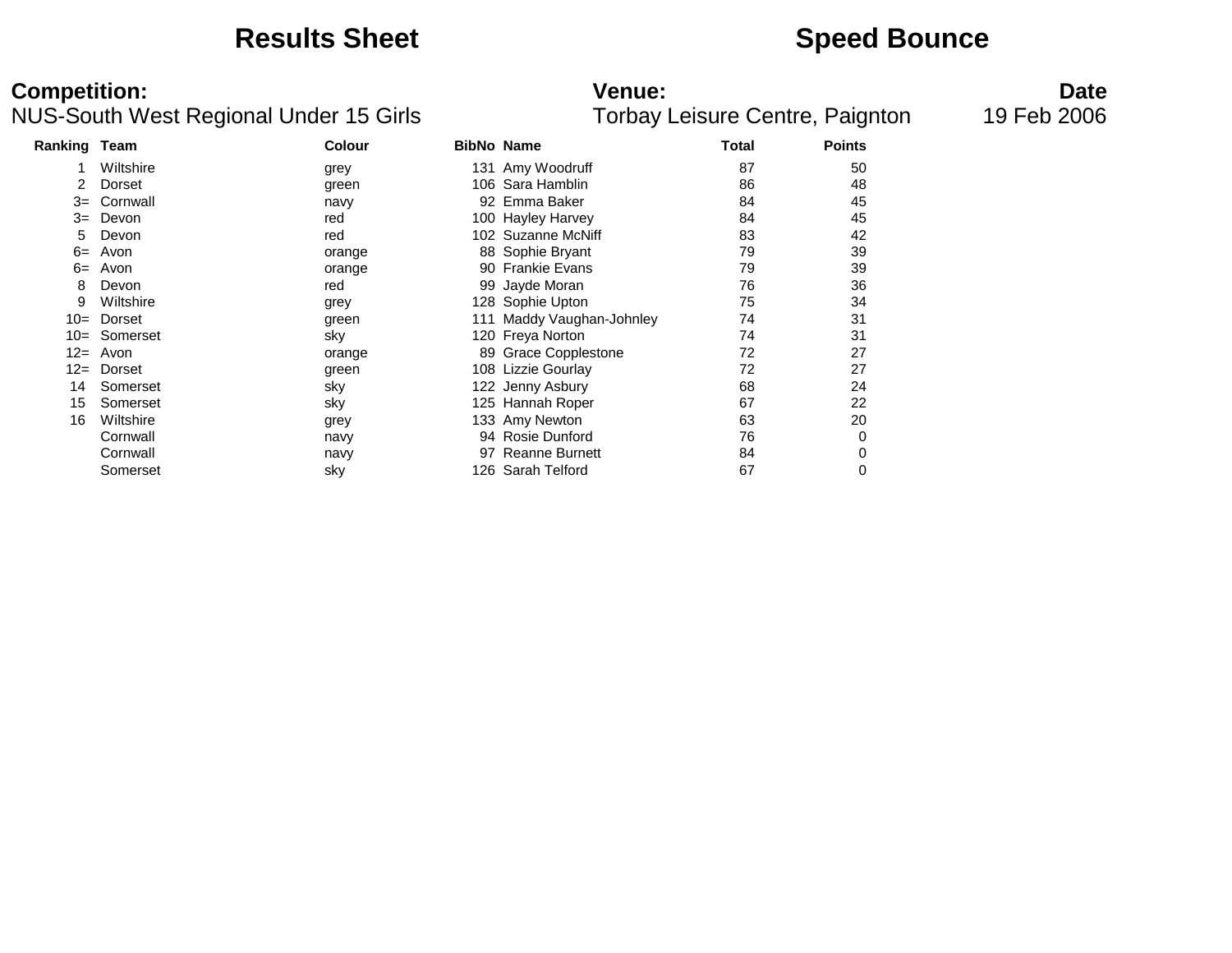## **Results Sheet Standing Long Jump**

| Ranking Team |             | <b>Colour</b> | <b>BibNo Name</b> |                       | <b>Best</b> | <b>Points</b> |
|--------------|-------------|---------------|-------------------|-----------------------|-------------|---------------|
|              | 1= Cornwall | navy          |                   | 96 Kelanne Ashley     | 2.18        | 49            |
| 1=           | Devon       | red           |                   | 99 Jayde Moran        | 2.18        | 49            |
| $3=$         | Avon        | orange        |                   | 89 Grace Copplestone  | 2.16        | 44            |
| $3=$         | Somerset    | sky           |                   | 120 Freya Norton      | 2.16        | 44            |
| $3=$         | Wiltshire   | grey          |                   | 128 Sophie Upton      | 2.16        | 44            |
| 6            | Avon        | orange        |                   | 87 Emily White        | 2.14        | 40            |
|              | Avon        | orange        |                   | 90 Frankie Evans      | 2.10        | 38            |
| $8=$         | Devon       | red           |                   | 104 Bethan Evans      | 2.06        | 35            |
| 8=           | Somerset    | sky           |                   | 122 Jenny Asbury      | 2.06        | 35            |
| 10           | Dorset      | green         | 107               | Jemma Tewkesbury      | 2.00        | 32            |
| 11           | Wiltshire   | grey          |                   | 127 Safiya Kinshasa   | 1.98        | 30            |
| 12           | Devon       | red           | 101               | <b>Ellie Chittock</b> | 1.94        | 28            |
| 13           | Dorset      | green         | 111               | Maddy Vaughan-Johnley | 1.92        | 26            |
| 14           | Cornwall    | navy          |                   | 92 Emma Baker         | 1.90        | 24            |
| 15           | Dorset      | green         |                   | 109 Kirsty Harvey     | 1.88        | 22            |
| $16=$        | Cornwall    | navy          |                   | 94 Rosie Dunford      | 1.84        | 19            |
| 16=          | Somerset    | sky           |                   | 124 Co-Co Chan        | 1.84        | 19            |
| 18           | Wiltshire   | grey          |                   | 133 Amy Newton        | 1.66        | 16            |